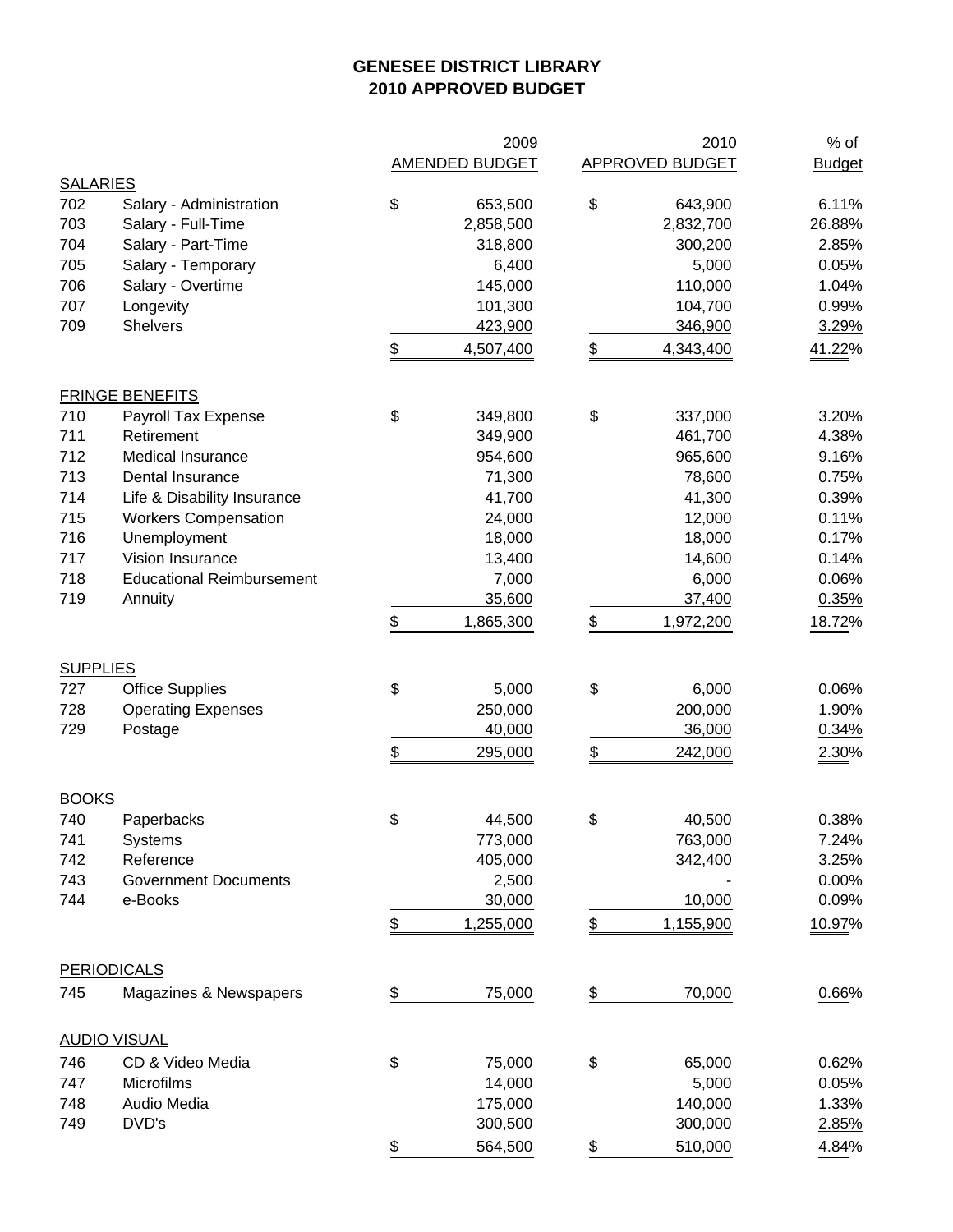## **GENESEE DISTRICT LIBRARY 2010 APPROVED BUDGET**

|                  |                                             | 2009           | 2010                   | $%$ of        |
|------------------|---------------------------------------------|----------------|------------------------|---------------|
|                  |                                             | AMENDED BUDGET | <b>APPROVED BUDGET</b> | <b>Budget</b> |
|                  |                                             |                |                        |               |
|                  | <b>CONTRACTUAL SERVICES</b>                 |                |                        |               |
| 802              | Attorney                                    | \$<br>35,000   | \$<br>28,000           | 0.27%         |
| 803              | Payroll                                     | 12,000         | 10,000                 | 0.09%         |
| 804              | Auditor                                     | 10,000         | 9,000                  | 0.09%         |
| 805              | <b>Consulting Fees</b>                      | 15,000         | 20,000                 | 0.19%         |
| 806              | Programming                                 | 180,000        | 150,000                | 1.42%         |
| 807              | Software                                    | 93,000         | 83,000                 | 0.79%         |
| 808              | <b>Staff Development</b>                    | 13,100         | 13,000                 | 0.12%         |
| 810              | <b>Collection Costs</b>                     | 50,000         | 40,000                 | 0.38%         |
| 829              | OCLC & MLC                                  | 90,000         | 60,000                 | 0.57%         |
|                  |                                             | \$<br>498,100  | \$<br>413,000          | 3.92%         |
|                  | <b>TELEPHONE</b>                            |                |                        |               |
| 850              | Telephone                                   | \$<br>222,000  | \$<br>222,000          | 2.11%         |
| <b>TRAVEL</b>    |                                             |                |                        |               |
| 860              | Travel - Regular                            | \$<br>32,000   | \$<br>28,000           | 0.27%         |
| 861              | Travel - Workshop                           | 15,500         | 15,000                 | 0.14%         |
| 863              | Gas & Oil                                   | 6,000          | 5,000                  | 0.05%         |
|                  |                                             |                |                        |               |
| <b>PRINTING</b>  |                                             | \$<br>53,500   | \$<br>48,000           | 0.46%         |
| 900              | <b>Public Relations</b>                     | \$<br>75,000   | \$<br>60,000           | 0.57%         |
| 901              | Elections                                   |                |                        | 0.00%         |
| 902              | Advertising / Recruitment                   | 500            | 500                    | 0.00%         |
| 903              | Printing & Publishing                       | 60,000         | 40,000                 | 0.38%         |
| 904              | Events, Sponsorships & Themes               | 50,000         | 50,000                 | 0.47%         |
|                  |                                             |                |                        |               |
|                  | <b>INSURANCE</b>                            | \$<br>185,500  | \$<br>150,500          | 1.43%         |
| 910              | <b>Building &amp; Contents</b>              | \$<br>12,000   | \$<br>12,000           | 0.11%         |
| 911              | Liability & Bonds                           | 10,000         | 10,000                 | 0.09%         |
| 912              | Car                                         | 2,800          | 2,500                  | 0.02%         |
|                  |                                             |                |                        |               |
|                  |                                             | \$<br>24,800   | \$<br>24,500           | 0.23%         |
| <b>UTILITIES</b> |                                             |                |                        |               |
| 920              | <b>Public Utilities</b>                     | \$<br>45,000   | \$<br>45,000           | 0.43%         |
|                  | <b>REPAIRS &amp; MAINTENANCE</b>            |                |                        |               |
| 930              | Equipment - Repairs & Maintenance           | \$<br>12,000   | \$<br>6,000            | 0.06%         |
| 931              | <b>Equipment - Service Contracts</b>        | 52,000         | 67,100                 | 0.64%         |
| 933              | <b>Equipment Lease</b>                      | 55,000         | 40,000                 | 0.38%         |
| 934              | <b>Building - Repairs &amp; Maintenance</b> | 14,000         | 12,000                 | 0.11%         |
| 935              | <b>Building - Service Contracts</b>         | 99,500         | 80,000                 | 0.76%         |
| 936              | <b>Building - Supplies</b>                  | 5,000          | 4,000                  | 0.04%         |
| 937              | <b>Computer Equipment</b>                   | 6,000          | 4,000                  | 0.04%         |
|                  |                                             | \$<br>243,500  | \$<br>213,100          | 2.02%         |